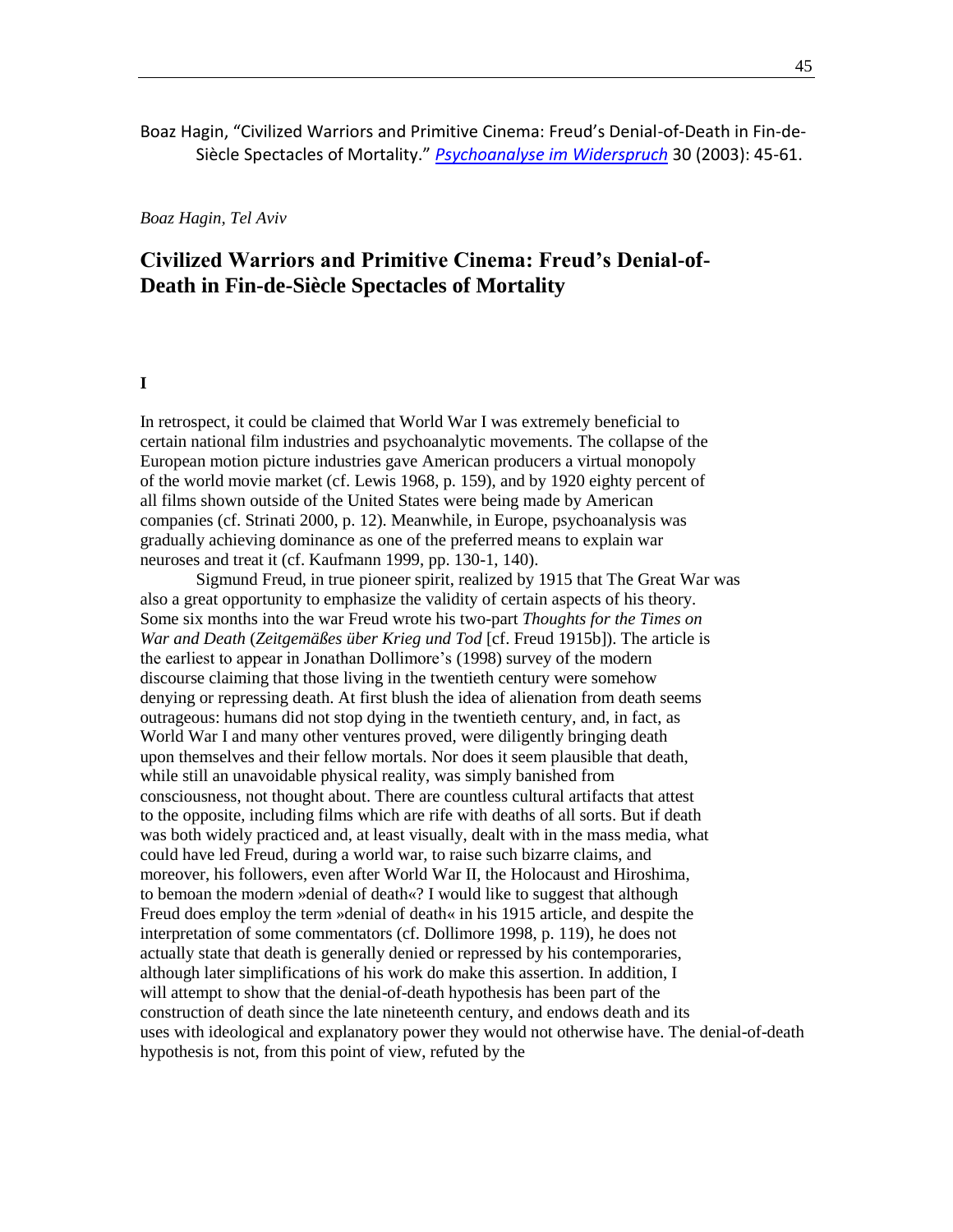appearance of death in films; rather, both forms of discourse on death participate in its construction. We will begin with Freud's work from 1915.

## **II**

The first part of Freud's article deals with the war and the disillusionment he sensed among his fellow Europeans, who were shocked to see their allegedly civilized compatriots deteriorate to such acts of murderous barbarity. Freud claims that this attitude is unjustified, not because the war is not as horrid as people think, but because even in times of peace civilized Europeans are not as noble as they believe themselves to be. Psychoanalysis has already shown »that the deepest essence of human nature consists of instinctual impulses […] which aim at the satisfaction of certain primal needs« (Freud 1915b, S. E., vol. 14, p. 281). These impulses might be unfamiliar to the psychoanalytically-naïve observer because they have undergone reaction-formation and sublimation and so deceptively appear to have changed in their content. Civilized society continuously tightens its moral demands, and its obedient members are forced into an ever greater »estrangement from their instinctual disposition« (op. cit., p. 284). In light of these findings, there is no reason, claims Freud, to be disappointed by the atrocities being committed in the war: »[i]n reality our fellow-citizens have not sunk so low as we feared, because they had never risen so high as we believed« (op. cit., p. 285).

The second part of the 1915 article continues Freud's inquiry into the feelings of unease aroused by the war, this time in relation to death. This part, like the first, also unveils the ignobility lying at the depths of Freud's civilized contemporaries, and also uses the historical situation as an opportunity to prove some of the discoveries already made by psychoanalysis. Ostensibly, writes Freud, everyone is willing to admit that death is »natural, undeniable and unavoidable« (op. cit., p. 289). Not that this is always tactlessly declared: the civilized adult does display sensitivity when dealing with the death of others and »carefully avoid[s] speaking of such a possibility in the hearing of the person under sentence« (op. cit., p. 289). But to »carefully avoid speaking of« something hardly indicates that it is being denied. In fact, from his description of civilized man's behavior we could very well believe that the latter is rather obsessed with death, or at least with avoiding and managing it: he is deeply affected when death occurs; has developed a habit of stressing the fortuitous causation of specific deaths and thus attempts to reduce death to a contingent chance event; shows the utmost consideration for the dead; and completely collapses when death strikes down someone he loves (op. cit. p. 290) – all activities which require the conscious contemplation of mortality.

But deep down lurks true denial. Despite man's protestations, and as ground for his hopeless attempts to avoid death, Freud sets forth the claim »that at bottom no one believes in his own death, or, to put the same thing another way, that in the unconscious every one of us is convinced of his own immortality« (op. cit., p. 289). The unconscious, he says, is incapable in principle of knowing its own death and it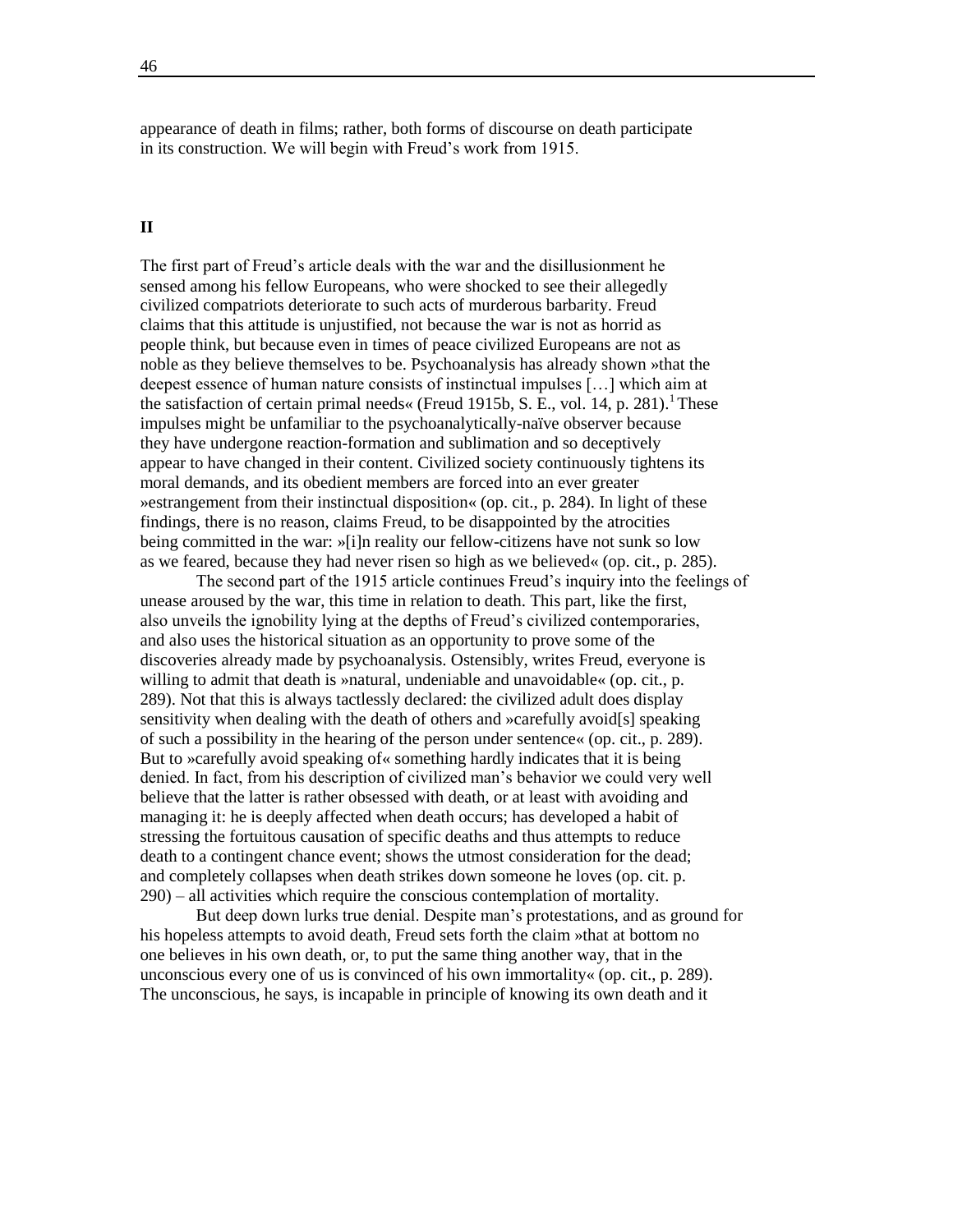behaves as if it were immortal. So, although being consciously aware of the fact that we are all mortal, modern man cannot unconsciously believe that he will really die, and often acts as if he is immortal. When describing this conventional treatment of death it could thus be said that death is »denied« (*verleugnen*, not *verneinen*, op. cit., p. 291; cf. G. W., vol. 10, p. 344). A similar contrast between conscious and unconscious thoughts can also be found in relation to the death of others: man's conscious respect toward the deceased does not extend to the unconscious, where modern man does wish for the death of those he dislikes, as well as those he consciously believes only to love. Unlike his modern descendant, primaeval man probably had no qualms about living out these wishes, or about consciously believing he will never die. Only when he encountered the death of someone close to him, whom he loved, did he sense conflicting emotions and the possibility of his own death, which led him to invent the world of spirits as well as ethical commandments preventing murder (Freud refers to his recently published *Totem and Taboo*). This was the origin of modern man's »denial of death« (*die Verleugnung des Todes*, op. cit., p. 295; c. F. G. W., vol. 10, p. 348).

Freud suggests that the condition of war lays bare the primal man in each of us: it »compels us once more to be heroes who cannot believe in their own death; it stamps strangers as enemies, whose death is to be brought about or desired; it tells us to disregard the death of those we love« (op. cit. p. 299). In short, Freud does not simply claim that modern man denies death, but rather that the unconscious denies its own death while wishing for the death of others. Civilized man, however, will not acknowledge this denial, he will not admit that he thinks he is, or acts as if he were, immortal, and keeps his denial of death »carefully suppressed« (*unterdrückt*, not *verdrängt;* op. cit., p. 299; cf. G. W., vol. 10, p. 354).

#### **III**

Freud's rather complicated argument did not fare well. In 1920 he published *Beyond the Pleasure Principle* (*Jenseits des Lustprinzips,* cf. Freud 1920g) and introduced the concept of a death instinct  $(Todestrieb)$ ,<sup>2</sup> which would upstage his 1915 work, despite, or perhaps because of its notoriety among »orthodox« Freudians (see Boothby 1991, pp. 1-20; Baudrillard 1993, pp. 150-154; Dufresne 2000, pp. 13 ff). Even worse off was its fate with those who continued to deal with denials of death, while simplifying and corrupting Freud's ideas. For example, in 1941 Erich Fromm included a rather puzzling passage in his *Escape from Freedom* in which he claimed that his own era »simply denies death« and that »the individual is forced to repress it.« Death, according to Fromm, is »removed from sight,« but as is always the case with repression, it continues to live an illegitimate existence, and is »one source of the flatness of other experiences, and it explains [...] the exorbitant amount of money this nation pays for its funerals« (Fromm 1941, pp. 245-246). Whereas for Freud the denial of death in »our own era« can only take place in the unconscious, only relates to one's own death, and is then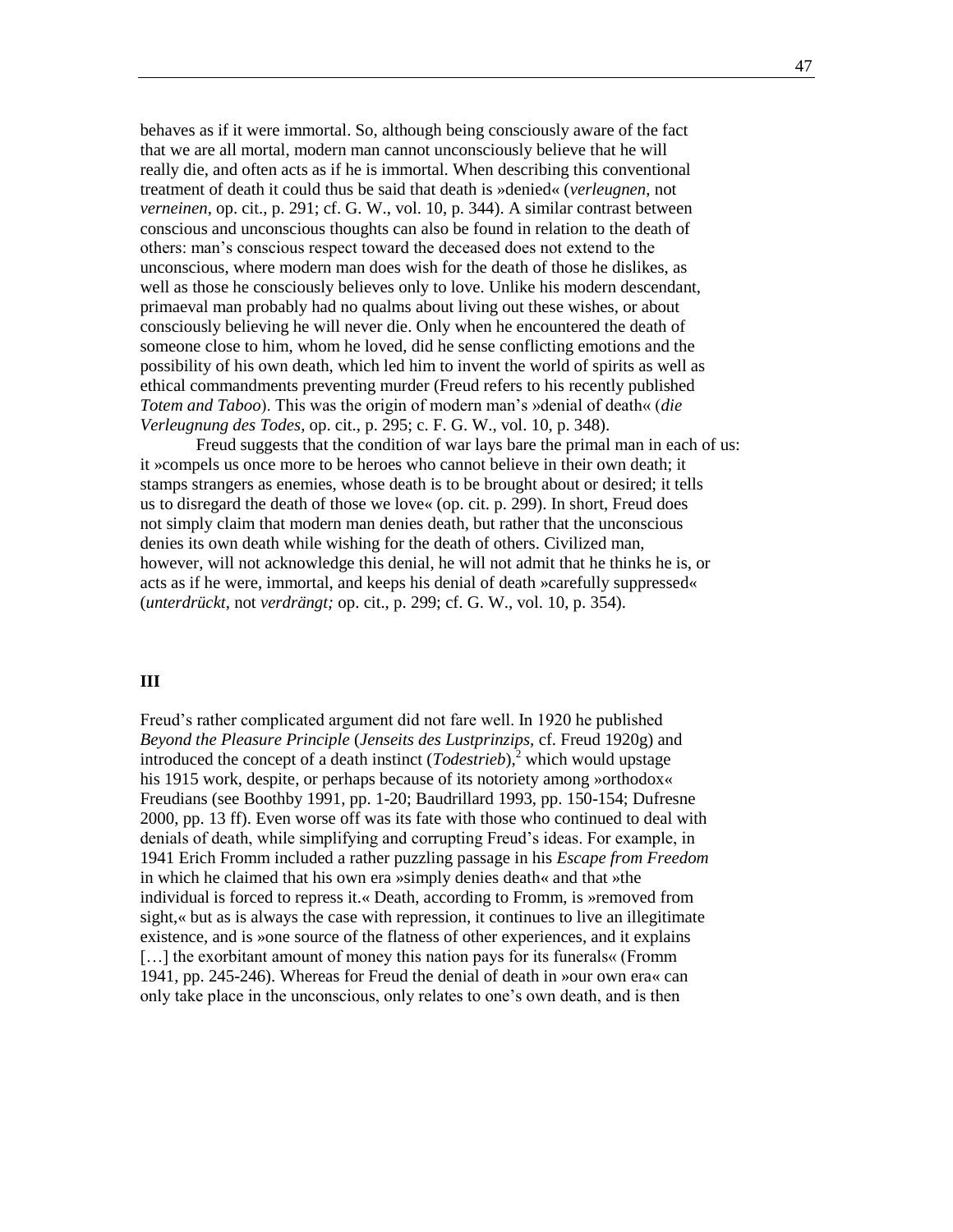suppressed, Fromm contends that it is death en masse which is »simply« denied and that the individual is forced to repress death itself, not suppress its unconscious or primaeval denial. How an individual can belong to a nation which pays an »exorbitant amount of money« for its funerals and still manage not to be cognizant of death is not explained, but perhaps such are the wonders of repression.

Fromm was not the last to make such sweeping generalizations. In 1951, for example, while discussing representation of the afterlife in American cinema, French sociologist Roger Caillois contrasted the United States with Mexico, stating that death »dans aucun pays sans doute, ne tient aussi peu de place dans l'imagination collective qu'aux États-Unis, de même qu'il est peu de pays où elle en tienne plus qu'au Mexique« (Caillois 1951, p. 18). Unlike Fromm he does describe how the elaborate means used by American funeral parlors can help deny death by eliminating any impression of it, including their habit of embalming bodies and displaying them in a cheerful and luxurious décor. All this is done by professionals leaving most Americans free to never think or talk of death, as one advertising slogan of a funeral parlor implies: »Mourez, et nous nous chargeons du reste« (Caillois 1951, p. 20).

Perhaps most extreme was the research on death published by French historian Philippe Ariès. Though he does not mention Freud by name he does cursorily state that while »technically« admitting that we might die, »at heart we feel we are non-mortals« (Ariès 1983, p. 106), but develops this point no further. His novelty is, rather, the claim that death has a history in the West and that it changed radically at the end of the nineteenth century and during the first decades of the twentieth century. Medieval Western culture, he writes, was familiar with death, which, while not being welcomed, was expected, conducted according to well-known rituals, and banal. During the following centuries death was a public spectacle, sometimes even sought after and confounded with erotic themes. But in the twentieth century death was effaced, it became »shameful and forbidden« (Ariès 1985, p. 85), not allowed to interfere with the American pursuit of happiness. Even the location of dying shifted from the home, in the bosom of one's family, to the hospital under professional care (Ariès 1985, p. 87). Death, claims Ariès following English sociologist Geoffrey Gorer, has replaced sex as a taboo: »Formerly children were told that they were brought by the stork, but they were admitted to the great farewell scene about the bed of the dying person. Today they are initiated in their early years to the physiology of love but when they no longer see their grandfather and express astonishment, they are told that he is resting in a beautiful garden among the flowers.« (Ariès 1985, p. 93)

According to Ariès the almost complete suppression of death has in fact taken place in England, and would probably have also occurred in the United States had not the pursuit of happiness been overruled by a certain puritan conservatism and the pursuit of profit by »funeral directors« and »doctors of grief«. But, on the whole, according to Ariès, death was interdicted and hidden in the twentieth century.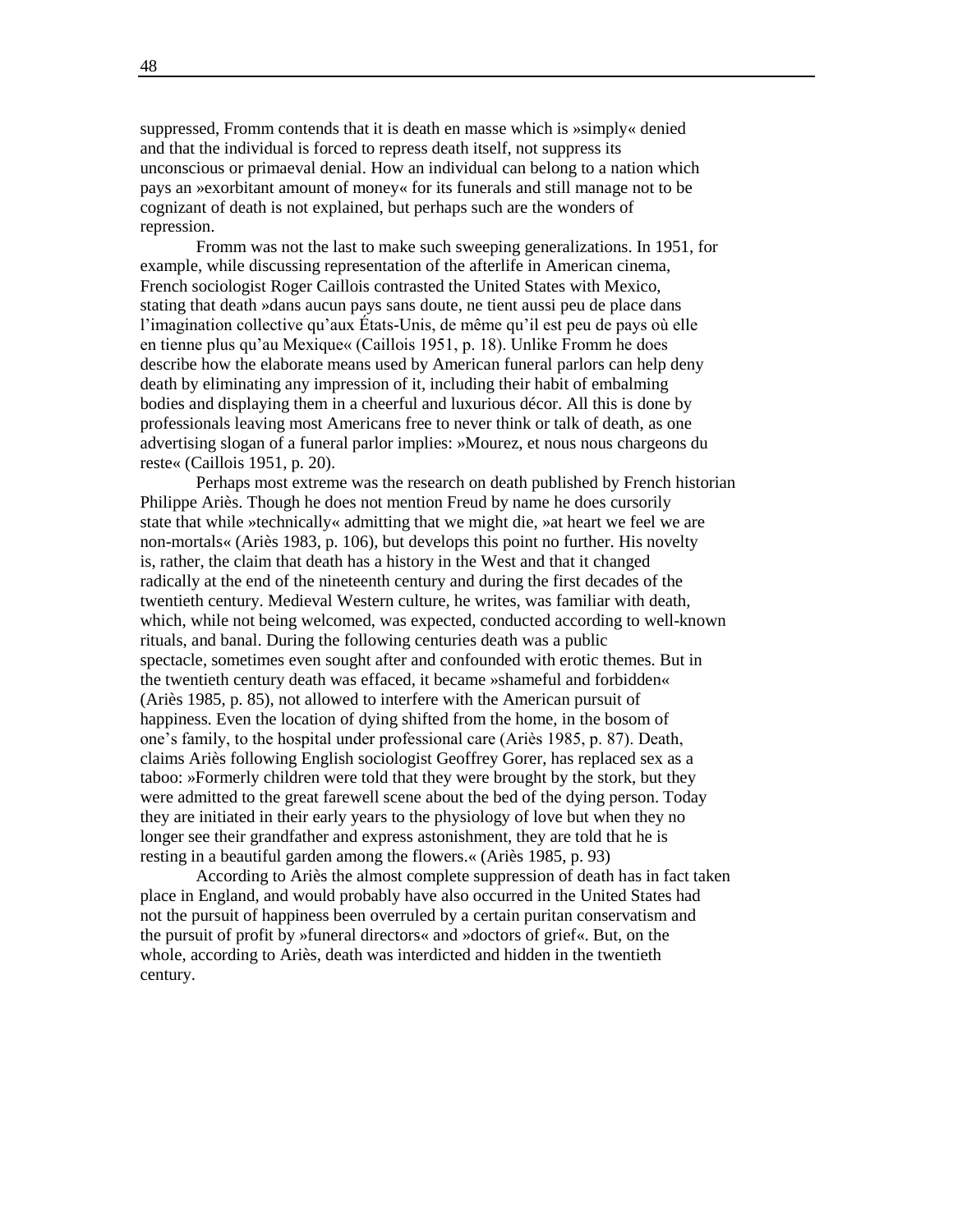## **IV**

Was death truly effaced and, in the words of Erich Fromm, »removed from sight«? It seems a strange claim to make with the plethora of death images flooding visual media in the twentieth century. I would like to concentrate my discussion on early or so-called »primitive« moving pictures produced from the 1890s until the middle of the first decade of the twentieth century. This period not only marks the alleged shift perceived by Ariès from death-as-public-spectacle to death-as-forbiddentaboo, but is also characterized by extremely short and, as far as narrative is concerned, simple films, so that any display of death cannot be claimed to ensue from the story, or be justified by a previous cause or subsequent retribution. As Tom Gunning cogently demonstrated, this was mostly a cinema of attractions, designed to arouse astonishment; an exhibitionist cinema, »inciting visual curiosity, and supplying pleasure through an exciting spectacle – a unique event, whether fictional or documentary,<sup>3</sup> that is of interest in itself« (Gunning 1990, p. 58). If death does appear in a fifteen-second fin-de-siècle film it is not as part of the story, it *is* the story. Furthermore, cinema was a new medium, and although it certainly was not autonomous or disconnected from the culture in which and for which it was formed, it was not a priori bound to any specific tradition which it was expected to sustain or discontinue. If early cinema did latch on to a certain heritage of displaying death in the illustrated press or popular theater it would indicate that audiences of the time were (still) interested in viewing such spectacles, or at the very least that filmmakers believed them to be so inclined. If death did appear in this »pure« form, it could surely appear in later films and anywhere else.

I would like to suggest that at least two forms of early cinematic attractions were directly associated with death. The first, which is still extremely common in today's motion pictures, is a display of death spectacles, the death of others. The second form displays an agent of death, say a speeding train, acting on the camera/ audience, i. e. it simulates the death (or possible/probable death) of the audience itself.

Examples of early spectacles of death include beheadings, whether historical, such as in *The Execution of Mary, Queen of Scots* (1895, Edison Manufacturing Company), or contemporary such as the reconstructed actuality film *Beheading a Chinese Prisoner* (1900, Lubin), not to mention, of course, the Grand Guignol classic guillotine executions, as in *Histoire d'un crime* (1901, Pathé Frères). Another popular method of destroying the living was explosion. Georges Méliès seemed to have a real penchant for making characters disappear by blowing them up (for example the moon creatures in *Voyage to the Moon*, 1902). In the multi-shot 1903 *Mary Jane's Mishap* (George Albert Smith) a sloppy housemaid decides to light the kitchen stove using paraffin. We see an explosion, she flies right up, and her body parts are then seen erupting from the chimney. In a later film, *That Fatal Sneeze* (1907, Hepworth Manufacturing Co.), a serial sneezer destroys shop windows, fences, a lamp post and a house door before finally sneezing himself to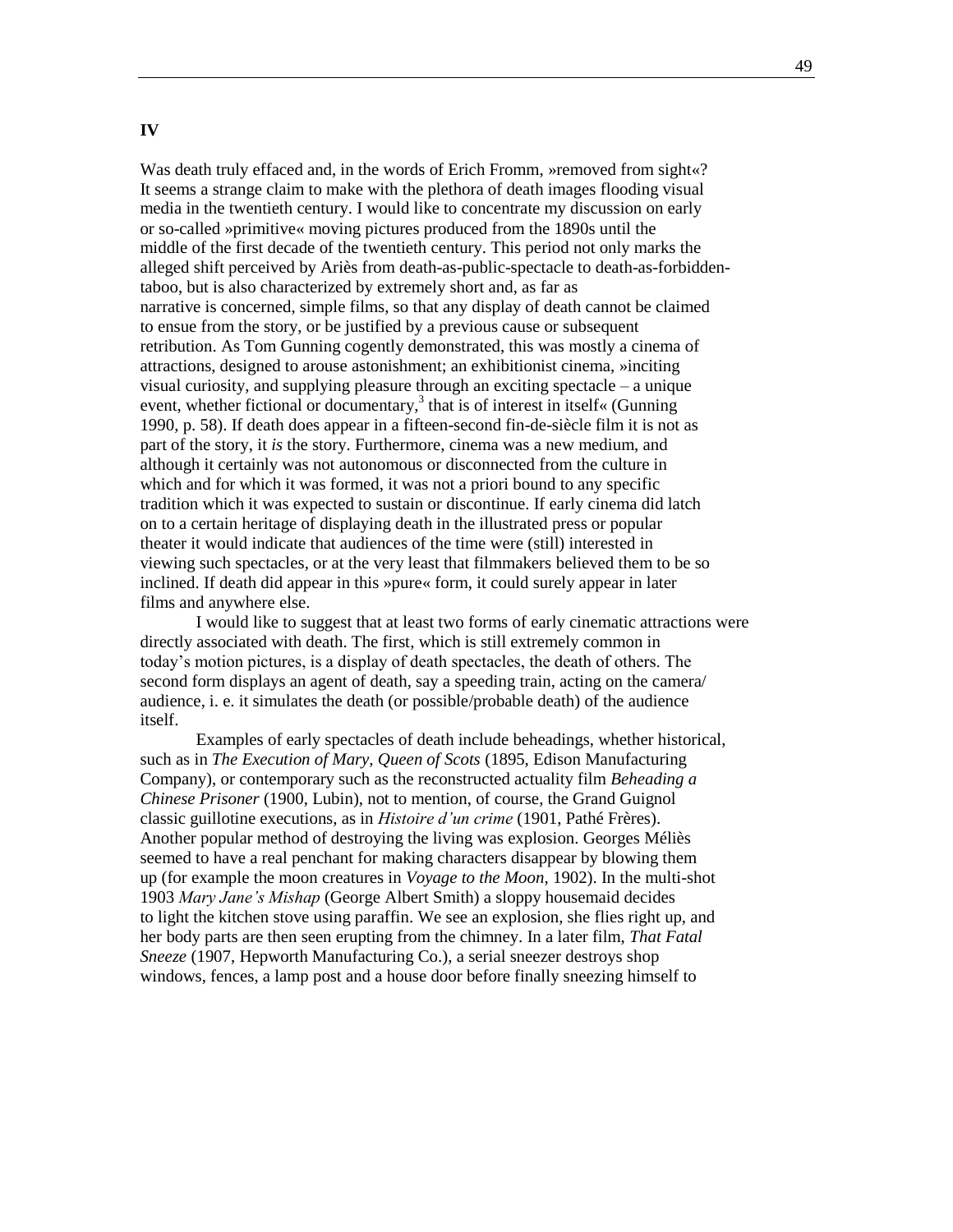death and disappearing in a cloud of smoke. In *Explosion of a Motor Car* (1900, Hepworth Manufacturing Co.) two couples are driving in a motor car which suddenly blows up. A policeman walks towards the scene, but then runs back as parts of their bodies begin to fall from the sky. The policeman calmly takes out a note pad, and notes down the limbs that he spots while organizing the assorted body fragments according to their presumable owners. But the simplest way of killing seems to have been shooting. The title of Edison Manufacturing Company's 1898 *Shooting Captured Insurgents* more or less says it all: four soldiers shoot to death four insurgents. Additional shooting victims can be found in *Attack on a China Mission* (1900, Williamsons Kinematograph Co. Ltd.), a recreation of the Boxer uprising in China and *Desperate Poaching Affray* (1903, Haggar and Sons) in which the poachers' pursuers are occasionally shot down. As none of the other pursuers stop to help those who have been shot it could be safely assumed that they end up dying. In the classic *The Great Train Robbery* (1903, Edison Manufacturing Company) a luggage handler is shot down trying to fight the robbers. One of the passengers held hostage tries to make a run for it, is shot, and is perhaps killed, although the other passengers rush to his aid as soon as the robbers release them. All four robbers are also shot, during or after pursuit on horseback. Not all early cinema victims, by the way, are human. The notorious *Electrocuting an Elephant*, (1903, Edison Manufacturing Company) does indeed show an elephant being electrocuted to death. Audiences at the time might have known, or were perhaps told by their projectionists that this was Topsy, a popular turn-of-the-century attraction at Coney Island's Luna Park, who had been living in captivity in the United States for twenty-eight years. After she had killed three men the Luna Park officials decided to execute her and commissioned the Edison Manufacturing Company to build the apparatus for her electrocution (cf. Cartwright 1995, p. 17).

The second form of death attraction shows a cause of death directed at the audience. For example, *How It Feels to be Run Over* (1900, Hepworth Manufacturing Co.) is a single-shot film which takes place on a road. It first shows a horse-driven carriage drive from the background to the foreground past the audience / camera to the right. As the dust clears we see a horseless carriage heading towards the audience / camera. Its three passengers are frantically waving at the audience / camera, probably trying to signal to them to move out of the way. But, alas, the camera remains still throughout the film and the audience / camera is run over. We then see a blank black screen, followed by white titles on a black background, which were perhaps etched on the negative: »??«, »!!!«, »!«, »Oh!«, »Mother«, »*will*«, »be«, »pleased«. A similar thrill, though with less humor, is offered to the viewers of *The Great Train Robbery*. The film was distributed with an additional shot, which could have been projected either before or after the rest of the film, and in which one of the robbers holds his gun and shoots the audience / camera point blank. *The Big Swallow* (1901?, Williamsons Kinematograph Co. Ltd.) is a three-shot film which offers both forms of death attractions and is a true puzzle for anyone trying to figure out early audience identification. The first shot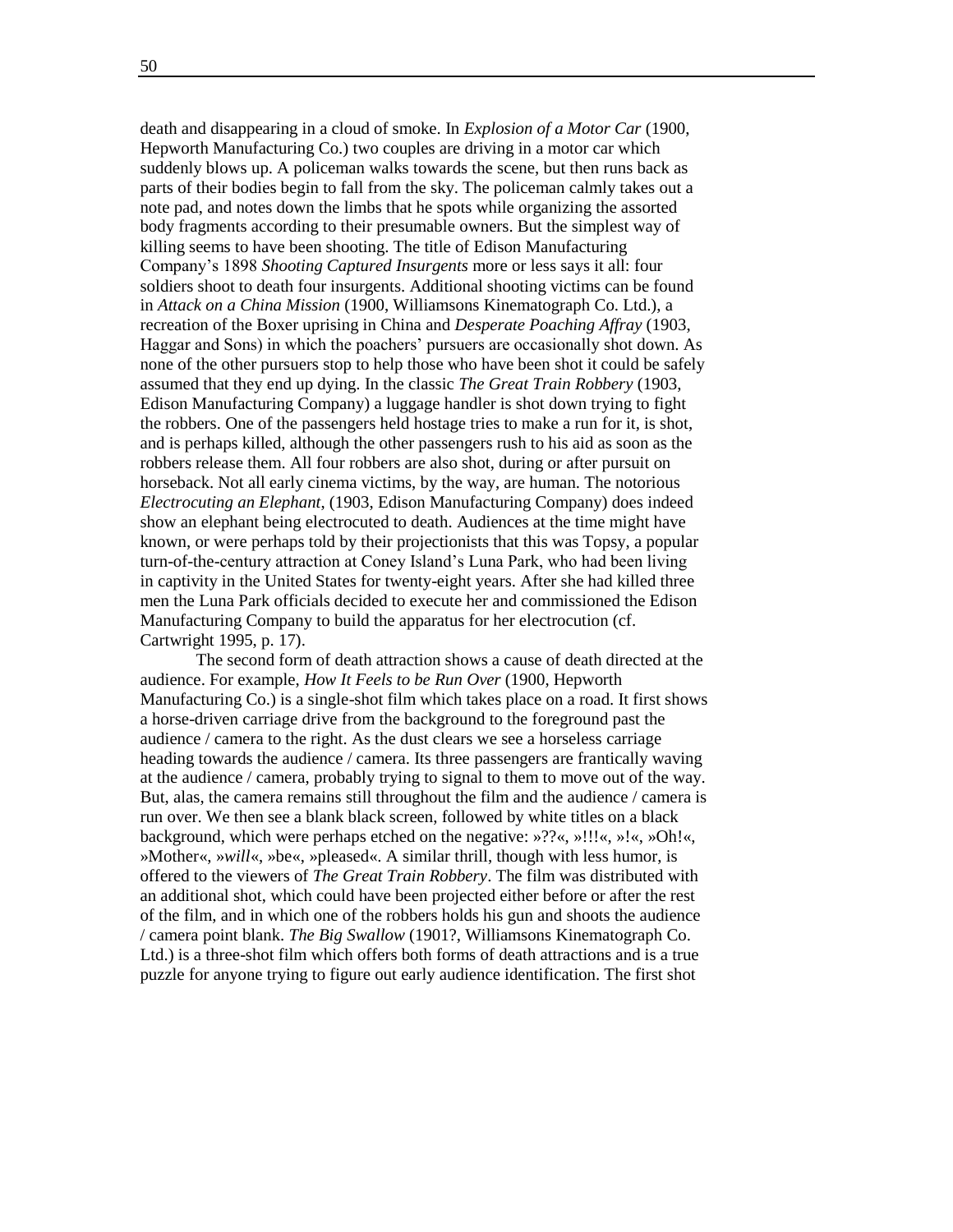shows a gentleman reading who realizes he is being photographed. He approaches the audience / camera, talking frantically, until his head fills the frame. He then opens his mouth and swallows the audience / camera. In the second shot we see a camera fall into a black abyss, and then the camera man follow it and topple over. The third and final shot begins where the first shot ended. The gentleman walks back, closes his mouth and begins chewing as he increases his distance from the audience / camera (but who is filming this third shot?). He finally opens his mouth, smiling happily after having devoured the camera and its operator, an act we have witnessed from the victims' point of view.

Perhaps the most famous case of this second form of death attraction is the so-called »train effect«, i. e. »an anxious or panicky reaction to films of approaching vehicles« (Bottomore 1999, p. 177), such as *Arrivée d'un train en gare à La Ciotat* (1895, Lumière). The alarm of the audience was documented in news items, anecdotes and satirical cartoons and even dramatized in films such as *My First Visit to a Motion Picture Show* (1910, Kineto), *The Countryman and the Cinematograph* (1901, R. W. Paul) and *Uncle Josh at the Moving Picture Show* (1902, Edison). Perhaps the most famous account is Gorky's 1896 review of the Lumière films screened at a house of vice where women sold their kisses: »Suddenly something clicks, everything vanishes and a train appears on the screen. It speeds straight at you – watch out! It seems as though it will plunge into the darkness in which you sit, turning you into a ripped sack full of lacerated flesh and splintered bones, and crushing into dust and into broken fragments this hall and this building, so full of women, wine, music and vice.« (Gorky 1983, p. 408)

Gorky's panic was soon relieved as the locomotive noiselessly disappeared beyond the edge of the screen and he realized that it was only »a train of shadows«. As Stephen Bottomore shows, panic was in reality a rare response to the arrival-ofa-train films. One of the reasons for its being frequently reported was to gain more publicity for the new moving pictures, that is, projectionists at the time believed more people would pay to see the new invention at work if they believed it simulated their own death.

Both forms of death attractions should not surprise us if we rely on Freud's 1915 article. The first form satisfies our suppressed urge to see others die, whereas the second supports our unconscious belief that even if we are shot, swallowed, run over by a car or crushed by a train we will continue living because we cannot possibly die ourselves. All of these early films further support our unconscious belief in our own immortality because they deal with »unnatural« deaths, and so take part in modern man's attempts to reduce death to a contingent chance event instead of accept it as a necessary inevitability.

#### **V**

To recapitulate, we have seen that moving pictures, from the late nineteenth century and up to the present, have never been over bashful in displaying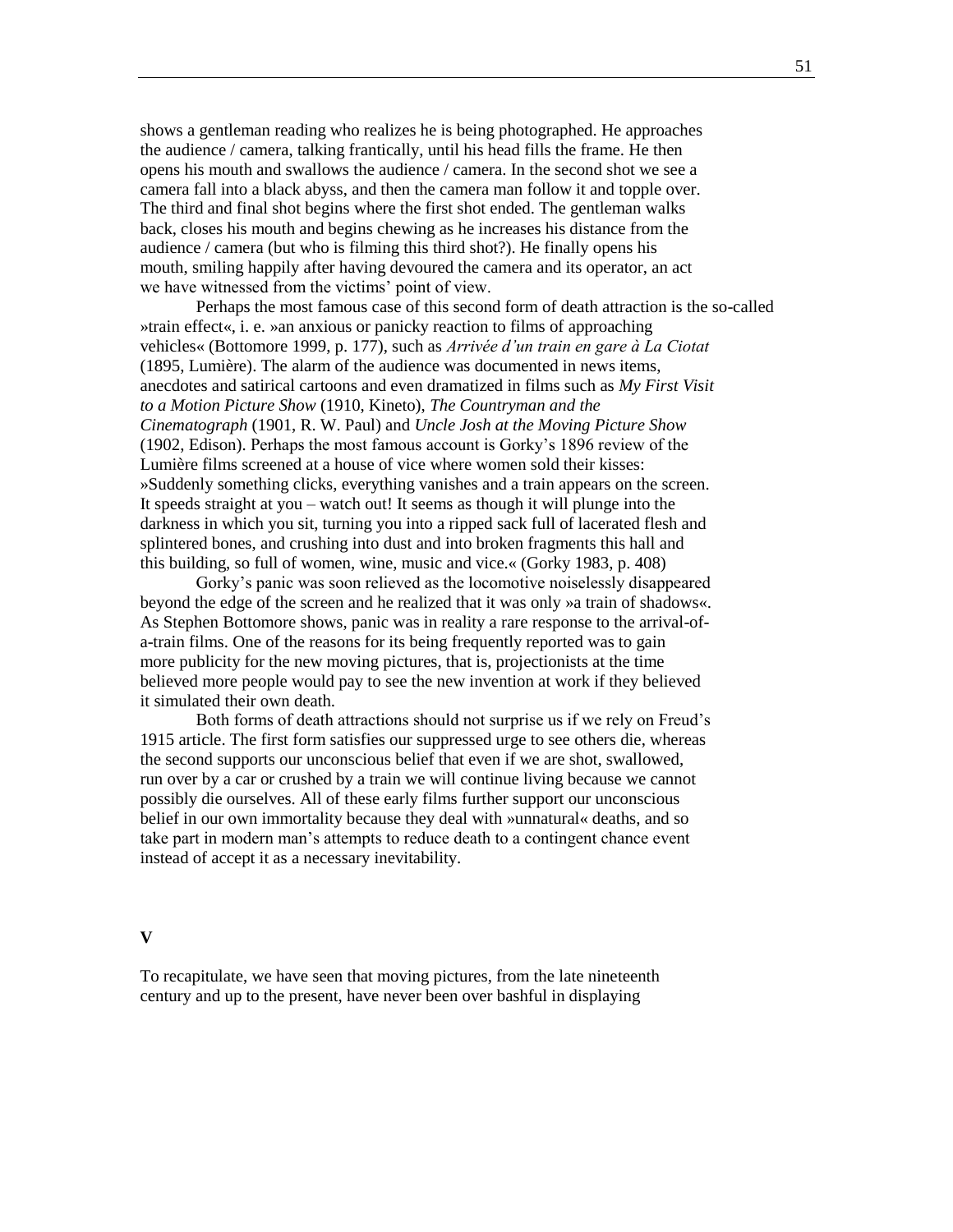spectacles of death. While it is possible to apply Freud's 1915 insights to explain these films, their existence apparently contradicts other psychoanalytic as well as historical and sociological research which purports that death was repressed during this period and became a secret, shameful, hidden subject not to be seen or even talked about. We could surmount this contradiction by claiming that one of the sides was wrong – perhaps the films were not taken seriously, maybe I have misinterpreted them, or perhaps by chance an unusually high proportion of films dealing with death survived, despite having really comprised only a negligible percentage of all the films made and screened at the period. Is it not possible that films in general were the exception in that period and that their jubilant display of death did not extend to other media? Or maybe films do not »reflect« reality but rather compensate for its lacks?<sup>4</sup> Alternatively, it might be that the historians, psychoanalysts and sociologists need to revise their work. Maybe twentieth-century death was not all that different from previous periods, perhaps the removal of the dying to hospitals and the new professional handling of the dead had no consequences on Western society, or maybe it did but these were misunderstood?<sup>5</sup>

I would like to suggest a different approach: that instead of trying (and mostly failing) to locate filmed death within historical/sociological/psychoanalytic writing, we could try to locate them both – films and scholarly writing – within a single discourse, a general construct of death since the late nineteenth century. The material dying and dead body might have been displaced and removed from sight and touch, in fact all the better for the representations of death if it has – they would then encounter less resistance from physical reality. But removal of the corpse does not entail removal of thoughts about death. Displays of death and the dead were, and still are, common; early cinema is just one example. The idea that death has been completely repressed should not and could not therefore be taken as an accurate description, but rather as an element in the construct of death, of its existence in scientific and lay popular discourse. I would like to claim that this discourse is composed of contradictory elements, without being any less prevalent because of its inherent incongruity. Finally, I will suggest – relying on a return to Freud – that this discourse has survived not despite but rather because of the contradiction and its ability to serve different needs and ideologies.

The first step will be to establish that the death spectacles we discovered in early cinema were not a deviation from late nineteenth-century popular visual culture, but were rather, if I might risk an oxymoron, a common peculiarity. For example, the Paris morgue, which was »[l]isted in practically every guidebook to the city [… and] a 'part of every conscientious provincial's first visit to the capital,' [... had] large crowds of as many as forty thousand on its 'big days' when the story of a crime circulated through the popular press and curious visitors lined the sidewalk waiting to file through the *salle d'exposition* to see the victim« (Schwartz 1994, p. 153). It was housed in a building erected in 1864 and was one of the city's major attractions not unlike the Eiffel Tower and the catacombs. Moreover, it was free. The morgue was closed to the public in 1907, but death did not disappear. It was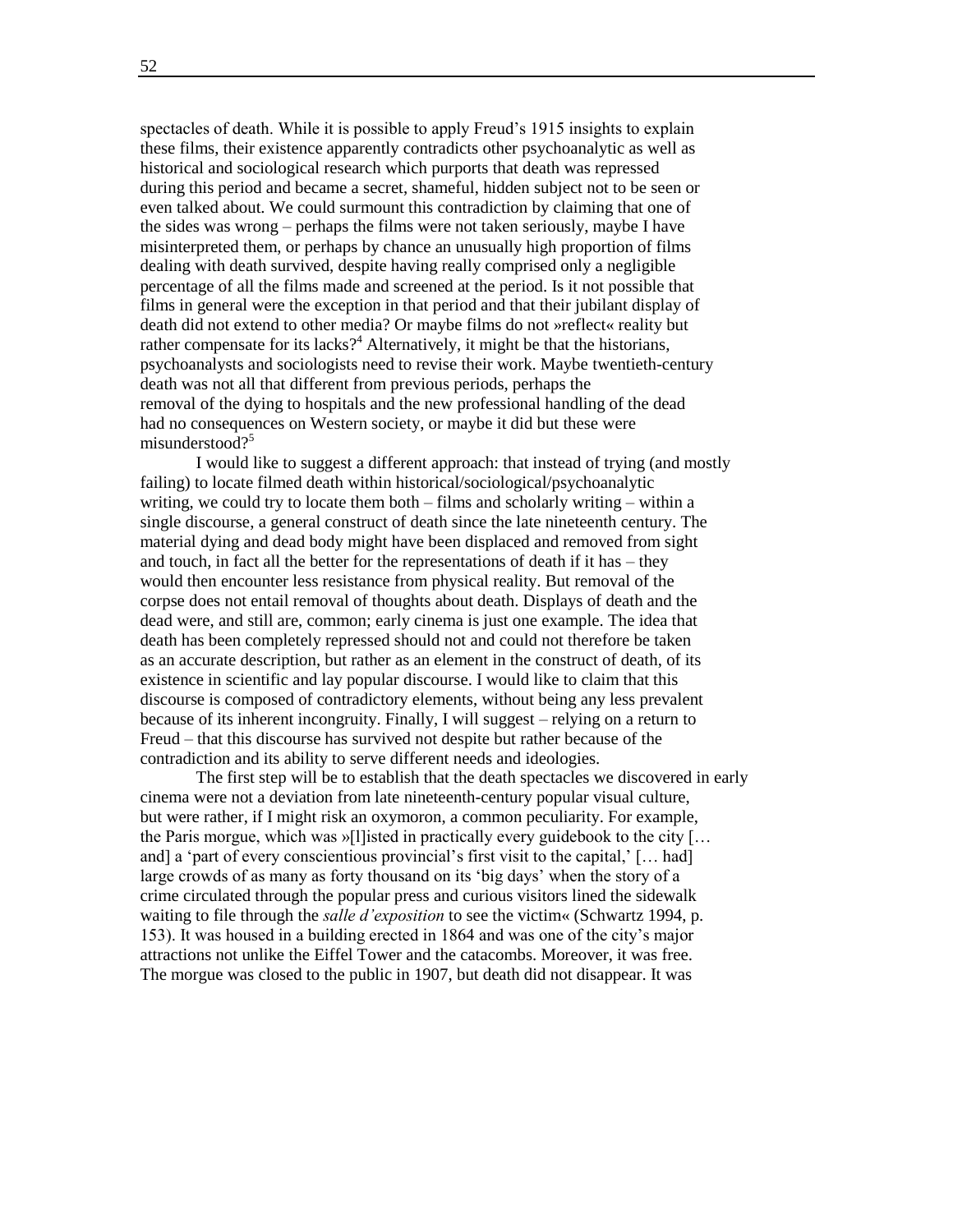merely shown in a more mediated fashion, for example, through the press.

The illustrated press of the period, when not dealing with the murders whose victims were being displayed in the morgue, or with the enormous number of visitors to the morgue itself, was often stressing the physical and perceptual shocks of modern urban life. The newspapers focused on the new dangers of the technologized urban environment and printed a »plethora of images representing streams of injured pedestrians, piles of 'massacred innocents,' and perennially gleeful skeleton-figures personifying death« (Singer 1995, p. 79). In addition to the terrors of big-city traffic (motor cars, electric trolleys, trains), the press described in detail the deaths of workers mangled by factory machinery and the hazards of tenement life. Thus, even inhabitants of cities that could not boast of owning an attractive morgue were able to enjoy the sights of piquant deaths.

Photography was also a medium for visualizing death. For example, after the Civil War, there was a fad of taking pictures of Spiritualist »manifestations.« This was, according to Gunning (1995), either spirit photography (images of the dead which were not visible to those present when the photographic plate was exposed), or photographs of full manifestations (spirits or ectoplasm which were visible to those present). To be sure, the true significance of the spirits photographed was never clear – what were these forces which so resembled the deceased? – and furthermore the phenomena were often dampened by suspicion of fraud, but death, or the dead, could hardly be said to have been repressed. Photography's role in keeping death well within sight extended to other fields as well, such as photography of corpses, which is as old as photography itself (i. e. since 1839) and still exists today (Ruby 1995). This custom was especially popular in the case of dead children, who were often photographed in the arms of their living mother or another female relative, because no previous photographs of them had been taken and at a time when photographic portraiture was a popular and widespread practice this was considered a legitimate way to preserve the memory of life cut short (cf. Ruby 1995, pp. 159 and 178). We could add further examples, such as X-ray shows which exploited Wilhelm Konrad Röntgen's 1895 discovery and enabled members of the audience to view an image of their own skeleton, a traditional symbol of death (Christie 1994, pp. 114-118), or the cult surrounding *L'Inconnue de la Seine*, the plaster cast of a death mask of a beautiful young woman found in the Seine at the beginning of the twentieth century (or perhaps a fraud committed by a shrewd businessman – see Bronfen 1992, pp. 206 ff) but I believe these examples are enough to demonstrate that death was part of fin-desiècle popular visual culture. With television, films, computer games and the printed press it has surely not disappeared since. Death, or at the very least its visual representation, was not hidden but constructed as something which could and should be viewed. Many of the cases discussed above also demonstrate a tendency to confound death and life – was *L'Inconnue de la Seine* a girl who committed suicide or the living daughter of the manufacturer of the plaster casts? Was it one's living hand in the X-ray show, or a dead one? Was the child in the photograph asleep or dead?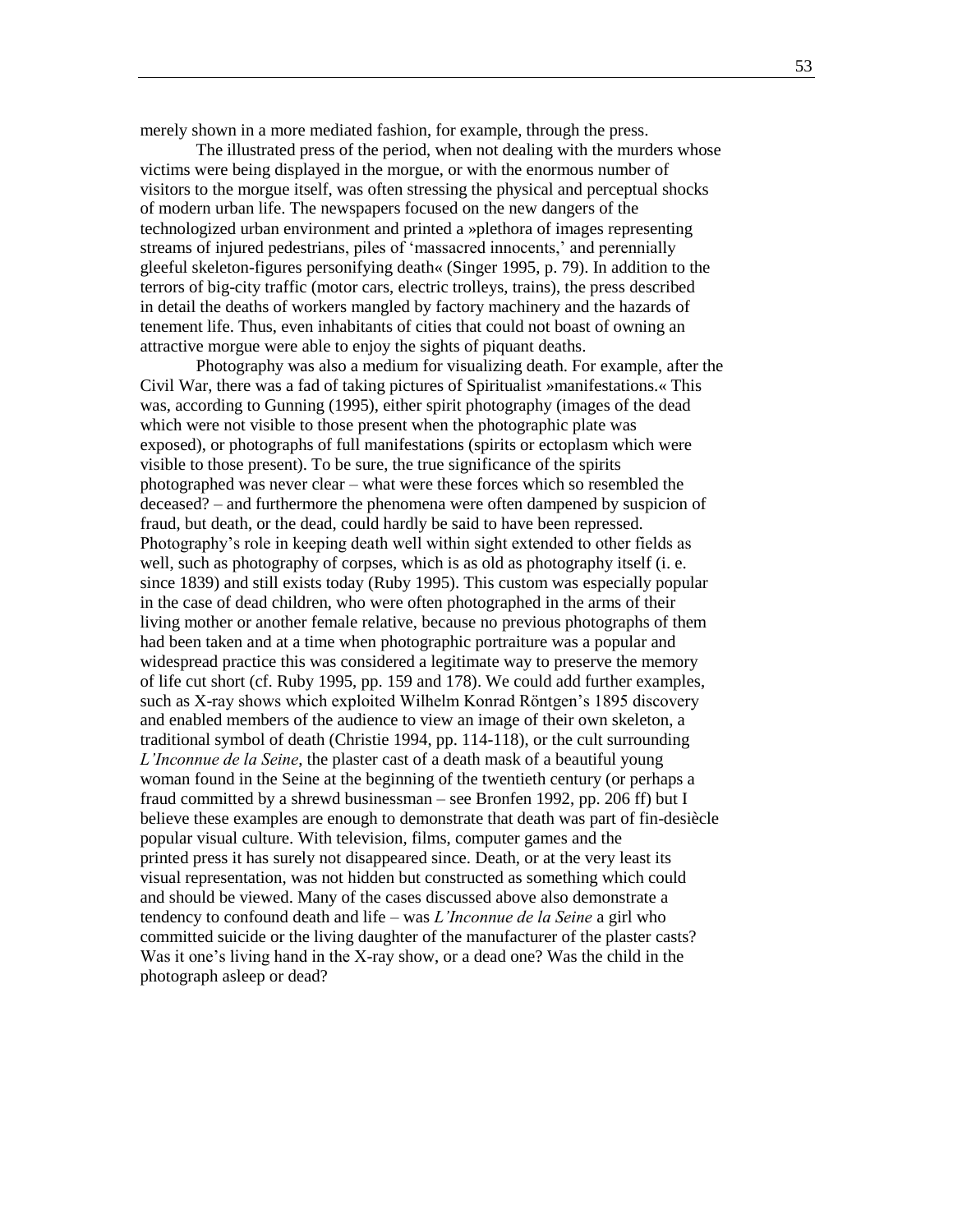## **VI**

Scientific discourse in the second half of the nineteenth century was no less confusing. As W. R. Albury writes, for example, »in the 1860s and 1870s, the scene abounds in paradoxes.« (Albury 1993, p. 257). For example, the necessity of death was becoming less obvious following the thermodynamic mechanistic interpretation of the living body which was firmly established by the turn of the century. It enabled death to become a contingent occurrence rather than an organic necessity – after all, in principle, »a machine can be kept functioning indefinitely, given adequate maintenance« (Albury 1993, p. 265). Another cause for confusion was the discovery that putrefaction, the classic criterion of the death of the organism, results not from the privation of life, »but from its microscopic profusion« (Albury 1993, pp. 257-258). This discovery and its extension to the germ theory of disease soon led to the objective of killing the pathogenic micro-organisms so as to let the host live (Albury 1993, pp. 262-263). Is it death or is it life?

Another example is Charles Darwin's 1859 *The Origin of Species by Means of Natural Selection or the Preservation of Favoured Races in the Struggle for Life*, in which he describes the continuous presence and activity of »natural selection« in nature. For Darwin, »natural selection« includes, or at least is concurrent with, death (Darwin 1983 [1859], p. 206), and is described as an agent of creation, improvement and perfection – the source of order and beauty in nature, and thus takes the part traditionally reserved for God (Shaw 1945). Life on earth was not created by an almighty deity; it was the result of natural selection, of death. The situation must have been confusing, as by 1891 August Weismann would reverse the claim that death is an agent of evolution and say that evolution is nothing less than the cause of death, that »there is a specific death mechanism designed by natural selection to eliminate the old and deteriorated members of a population« (quoted in Berry 1981, p. 60). It is not within the scope of this article to explain whether or how Weismann's claim might make sense, nor am I here offering an exhaustive analysis of the construct of death at the period. What we should note is that the Darwinian revolution entailed substantial and confusing ramifications for the construct of death, which was taking over the role of God as creator of life and was not clearly demarcated from it.

Both popular visual culture and scientific discourse were dealing with death. The result might have been a contradictory and confused concept, but it surely does not entail death's disappearance or its being repressed in the late nineteenth or anytime during the twentieth century. Despite the confusion surrounding death scientists did not despair, and if anything death was being constructed as an object to be scrutinized, not ignored: death and its immediate causes were still studied by those who accepted a mechanistic view of the body in the hope of eradicating mortality; models of extinction and »fitness« were formulated and tested by those wishing to discover the secrets of life's evolution; death was encouraged and efficiently brought about in cases where eugenic thought intersected with euthanasia or racist genocides.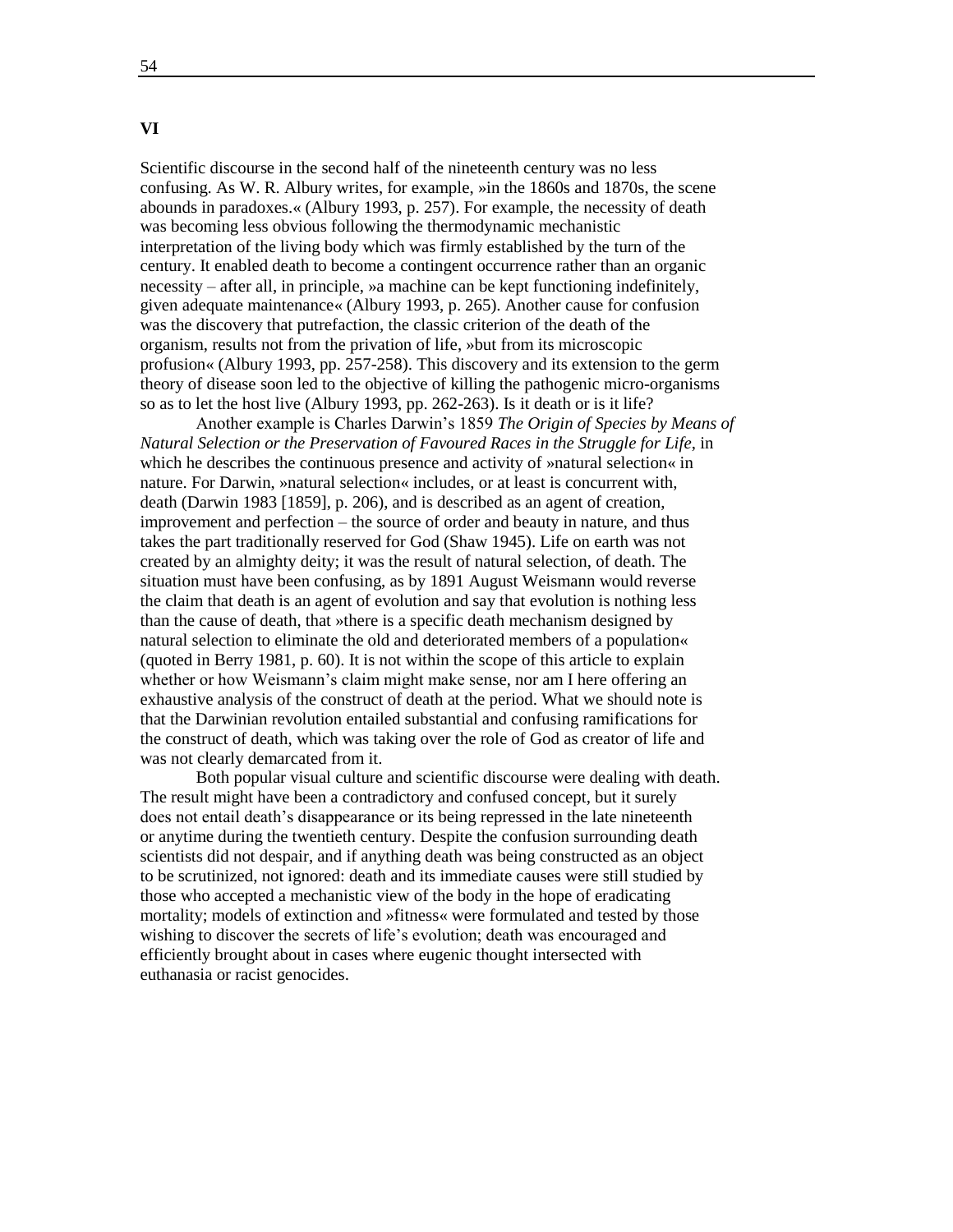Early cinema and, as we have already seen, some of the other media of turn-of-thecentury visual culture, was also taking part in the contradictory construction of death. At least some of the early films dealt with death not by unproblematically displaying it but by destabilizing it. *Extraordinary Cab Accident* (1903, R. W. Paul), for example, shows a gentleman part from a lady companion, step down onto the road and get run over by a passing carriage. An enraged policeman follows the carriage, while a passerby runs to comfort the lady. The policeman soon returns with the guilty driver, but surprisingly the »dead« man gets up, grabs his hat and woman, and they both run off. *An Interesting Story* (1905, Williamsons Kinematograph Co. Ltd.) subscribes to a ludicrously extreme mechanistic conceptualization of the human body: it shows a man so caught up with the book he is reading that he accidentally gets run over and flattened by a steamroller. He is then re-inflated by two bicyclists who are luckily equipped with air pumps for their tires. The man shakes their hands, and walks off into the background, reading his book. Some ambiguities of death do not seem to have been intentional or shown to amuse. In *Daring Daylight Burglary* (1903, Sheffield Photo Company) a policeman is thrown off a roof after a struggle with the criminal. The policeman is then shown lying on the road and later being carried on a stretcher into an ambulance. As Jonathan Auerbach has discovered, the Biograph film catalogue assumed that the policeman was dead, whereas the Edison September 1903 catalogue describes him as »almost dead« (Auerbach 2000, p. 812) – the audience was free to wonder what exactly it was being shown.

These contradictory depictions surely helped construct death as an unclear and therefore interesting object of research. I would like to suggest that even the unambiguous displays of death might have served a similar purpose: film viewers were shown death, as they were shown muscular men boxing, beautiful women undressing or trains hurtling at traumatizing speeds. All were shown again and again, quickly and slowly, frozen and then accelerated, sometimes even projected in reverse (see Christie 1994), and in that very act constructed as attractions, as objects to be looked at. If we accept Althusser's ideology-as-practice could we not rephrase his »more or less« quote from Pascal: »Kneel down, move your lips in prayer and you will believe« (Althusser 1971, p. 168), as: »Sit down, set your eyes on the death, and you will be intrigued«? Science and mass entertainment were both guiding Victorians and their twentieth-century heirs to look at death and study it. Understood in this context, the claims that death was being denied only made it a more interesting object of scrutiny – we are seeing something that Freud and Ariès tell us is forbidden. Moreover we are seeing something which cannot be simply fathomed – we must not trust our conscious thoughts when we tell ourselves that we know we will die. We do not really know it, not in our unconscious. Death has joined the Freudian dictionary – it no longer signifies what we think it does, and is no longer signified the way we think it is. Just as psychoanalysis has shown cases where a flame is a phallus and the pharaohs are Freud (see Freud 1932a in S. E., vol. 22, p. 192; cf. also Dufresne 2000, p. 40), so too must death now be re-discovered: what do we really mean when we say »death«;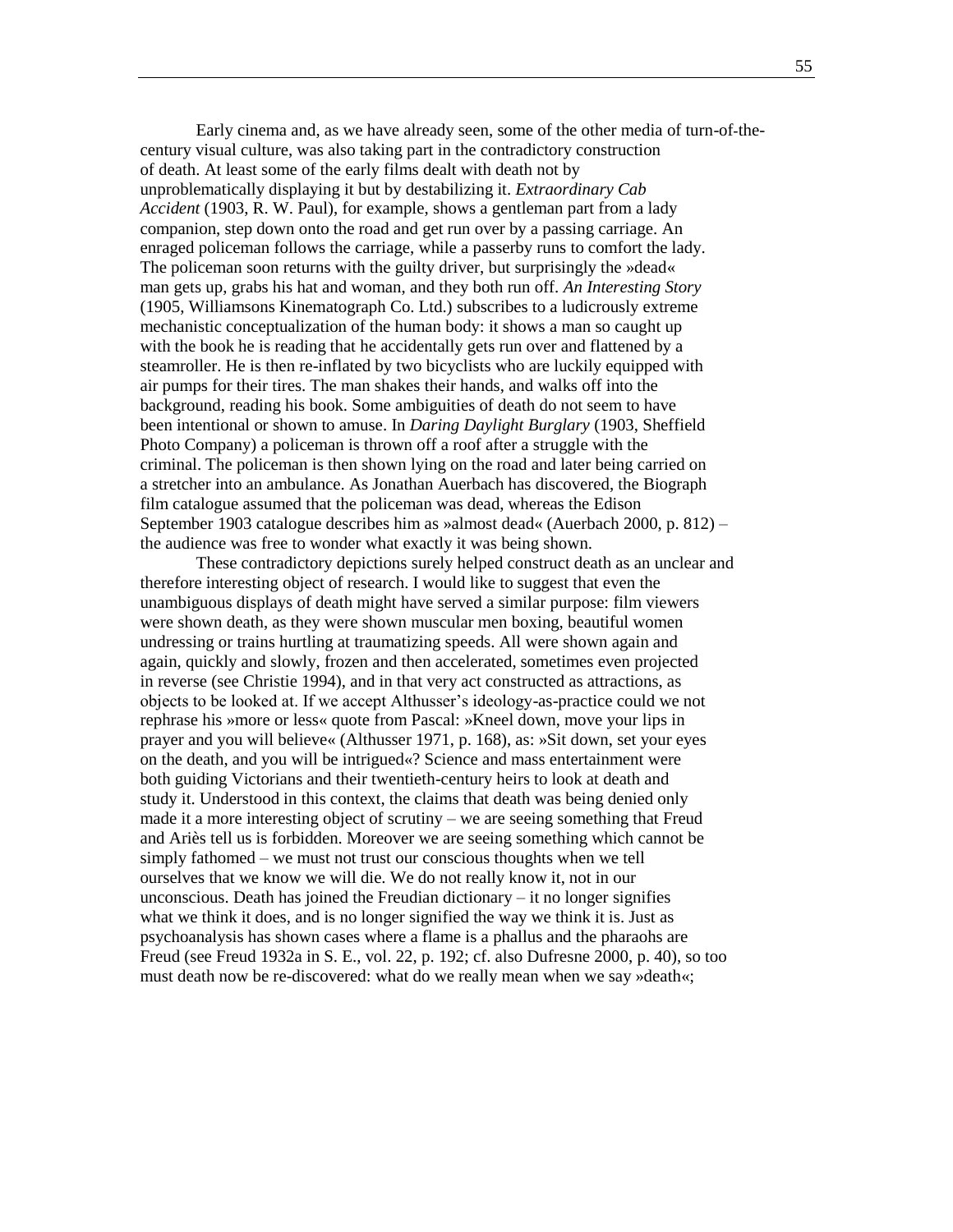and when we mean »death«, what do we actually say? The denial-of-death hypotheses, the ambiguous attitude of science, the popular visual culture spectacles are all an imbrication that constructs death as that which needs to be interpreted, looked at again, studied and scrutinized. Were death simply accessible, were we suspected of thinking what we think we think when we think we think of death, there would be nothing to (psycho-)analyze (see Dufresne 2000, p. 187 n. 4). As in other cases, so too with dusty death, it is Freud who blazes the way.

#### **VII**

In 1915, as we have already seen, Freud claimed that modern man did not normally acknowledge his denial of death, and that his attitude to death, which could be revealed through psychoanalysis, became manifest in the world war. At the same time he was also dealing with a conundrum that had risen in psychoanalytic theory following his 1914 *On Narcissism: An Introduction* (*Zur Einführung des Narzißmus*; cf. Freud 1914c), which introduced the distinction between ego-libido and object-libido. Freud's own account, as it would later appear in his 1930 *Civilization and its Discontents* (*Das Unbehagen in der Kultur*), merits quoting at length: »The decisive step forward was the introduction of the concept of narcissism – that is to say, the discovery that the ego itself is cathected with libido, that the ego, indeed, is the libido's original home, and remains to some extent its headquarters. This narcissistic libido turns towards objects, and thus becomes object-libido; and it can change back into narcissistic libido once more. […] Since the ego-instincts, too, were libidinal, it seemed for a time inevitable that we should make libido coincide with instinctual energy in general, as C. G. Jung had already advocated earlier. Nevertheless, there still remained in me a kind of conviction, for which I was not as yet able to find reasons, that the instincts could not all be of the same kind. My next step was taken in *Beyond the Pleasure Principle* […], when the compulsion to repeat and the conservative character of instinctual life first attracted my attention. Starting from speculations on the beginning of life and from biological parallels, I drew the conclusion that, besides the instinct to preserve living substance and to join it into ever larger units, there must exist another, contrary instinct seeking to dissolve those units and to bring them back to their primaeval, inorganic state. That is to say, as well as Eros there was an instinct of death.« (Freud 1914c, pp. 21: 118-119)

The compulsion to repeat actually appeared in print a year before *Beyond the Pleasure Principle* was published, in *The 'Uncanny'* (*Das Unheimliche*), in which Freud claimed that »it is possible to recognize the dominance in the unconscious mind of a 'compulsion to repeat' proceeding from the instinctual impulses and probably inherent in the very nature of the instincts – a compulsion powerful enough to overrule the pleasure principle […]« (Freud 1919h., p. 238). He felt no need to biologically ground this compulsion or to connect it to death in *The*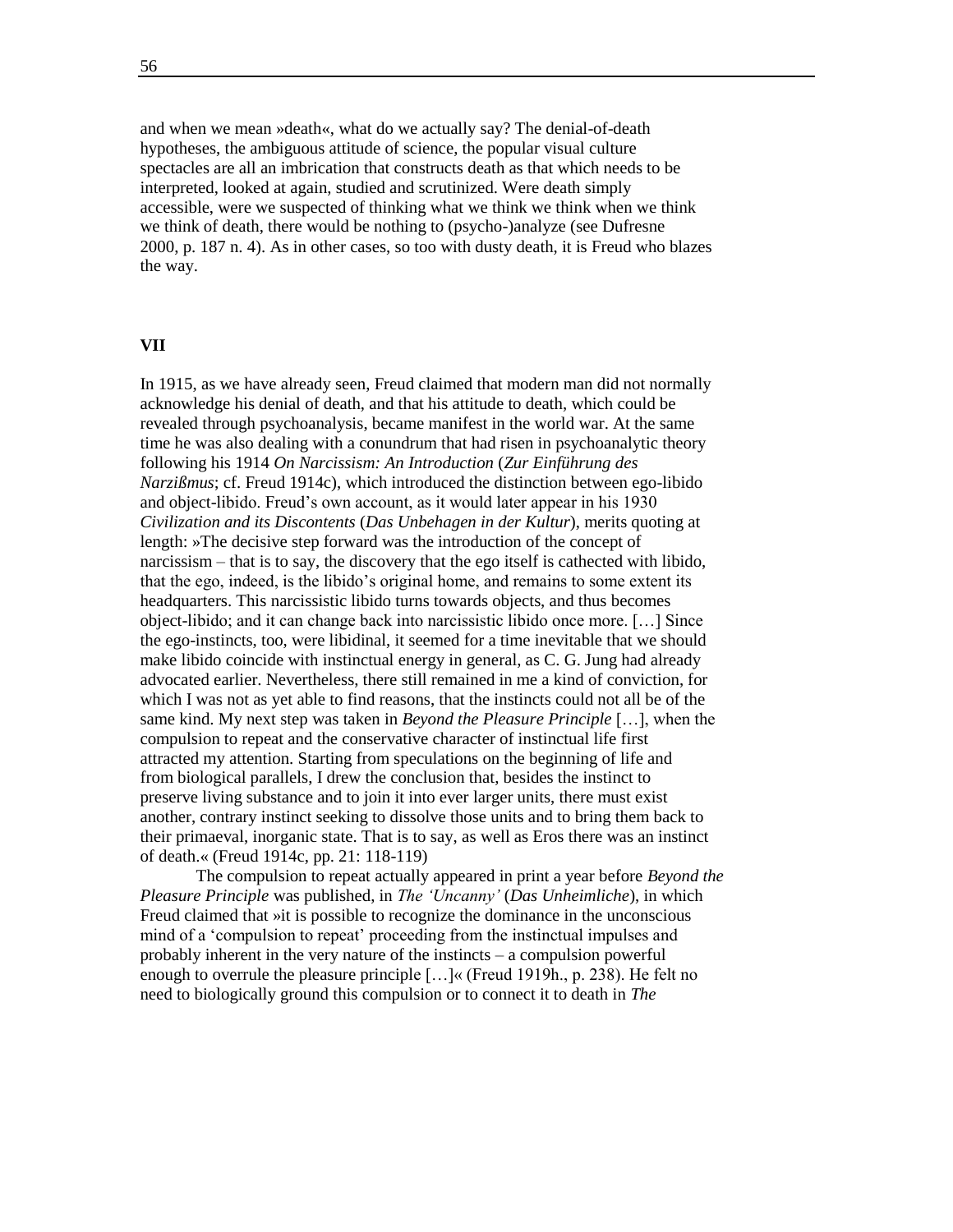*'Uncanny'*, although death and even the war were very much present in this essay, and Freud even mentioned that »[b]iology has not yet been able to decide whether death is the inevitable fate of every living being or whether it is only a regular but yet perhaps avoidable event in life« (op. cit.,p. 242) as an explanation for the fact that our attitude to death had not changed since the very earliest times. I believe that when Freud does finally announce the discovery of a new instinct (*Trieb*) its connection to death is at best expedient. But whatever its genealogy, once this drive towards death has been »discovered«, once a possibility of death as an eternal, indestructible principle, which cannot be dialectically reduced (cf. Baudrillard 1993, p. 145), is brought to mind, we could use it as inspiration for a possible way to avoid the ideological abuses of death.

*Beyond the Pleasure Principle* was published in 1920. Freud's attitude toward the war seemed to have change since 1915, as he now called it »[t]he terrible war« (Freud 1920g, p. 12) and realized that instead of preventing neurosis it had given rise to a great number of cases of traumatic neurosis. The dreams of these victims, alongside with a child's game, transference during analysis and the feeling that some people were experiencing the same unpleasurable fate over and over again, all seemed to Freud to justify the hypothesis of a compulsion to repeat. Substantially more difficult was Freud's attempt to relate this compulsion to the instincts and especially to the new instinct which he dubbed the death instinct (*Todestrieb*). He did not in 1920, and would not in 1930, have any proof that a death instinct exists, aside from »a kind of conviction« and a passionate love / hate relationship with (or at the very least toward) Jung. It is not therefore surprising that he begins the discussion of the new drive with a disclaimer: »What follows is speculation, often far-fetched speculation, which the reader will consider or dismiss according to his individual predilection. It is further an attempt to follow out an idea consistently, out of curiosity to see where it will lead.« (Freud 1920g, 24) But this seems to be just a rhetorical ruse, not uncommon in Freud's writing, as several pages later he appeared to be markedly more committed to his new instinct: »Let us now hark back for a moment ourselves and consider whether there is any basis at all for these speculations. Is it really the case that, apart from the sexual instincts, there are no instincts that do not seek to restore an earlier state of things [i. e. an inanimate state, death]? that there are none that aim at a state of things which has never yet been attained? I know of no certain example from the organic world that would contradict the characterization I have thus proposed.« (op. cit., p. 41; italics in original) It is therefore to biology that Freud turned to demonstrate his fallacious *ad ignorantiam* argument: it is correct because »I know of no certain example […] that would contradict«.

Let us follow this argument more closely. Freud soon limits his discussion to testing one corollary of the existence of the death instinct, viz. »that all living substance is bound to die from internal causes« (op. cit., p. 44), or in other words, that natural death exists. Weismann's division of living matter into soma, which does die, and germ-plasm, which does not, appears to Freud similar to his own division into Eros and death instincts. However, Weismann's theory that death is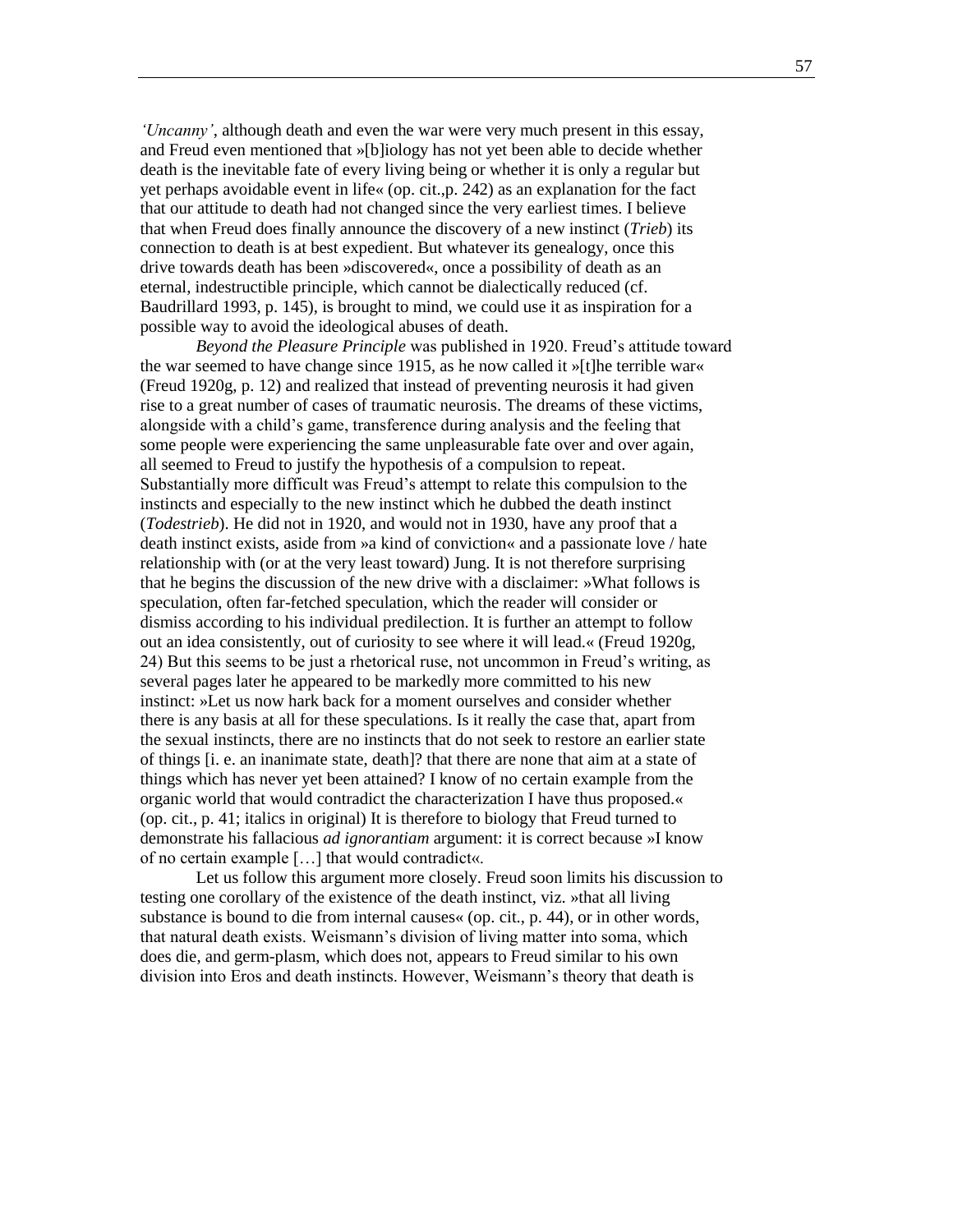the result of evolution and did not exist in the more primitive single-cell organisms would not do, for »if death is a late acquisition of organisms, then there can be no question of there having been death instincts from the very beginning of life on this earth« (Freud 1920g, p. 47). Freud is pleased to find that experiments testing Weismann's claim were inconclusive and sums up his argument: »Thus our expectation that biology would flatly contradict the recognition of death instincts has not been fulfilled. We are at liberty to continue concerning ourselves with their possibility, if we have other reasons for doing so. The striking similarity between Weismann's distinction of soma and germ-plasm and our separation of the death instincts from the life instincts persists and retains its significance.« (op. cit., p. 49) Or, in the terms we have used so far, Freud capitalized on the construct of death as both important, significant, worthy of study and badly defined and confusing. He therefore found the work initiated by Weismann significant enough to deal with, but also vague enough to completely turn on its head. His later claim »that the uncertainty of our speculation has been greatly increased by the necessity for borrowing from the science of biology  $\epsilon$  (op. cit., p. 60) could only make sense if Freud did indeed believe that the instinct existed and that biology would in the future confirm his assumptions. Otherwise, all Freud could have really claimed was that it was biology's generous uncertainty that was keeping his hypothesis temporarily alive before it returned to its more natural inanimate state.

Freud thus managed to maintain his beloved (and anti-Jungian) dualistic views and to manipulate biological discourse into giving its stamp of approval for the existence of a death instinct. This ambiguity-cum-importance of death might also explain why Freud chose to dub his new discovery the death instinct and not, say, the aggression instinct, the killing instinct, the suicidal instinct, the sadistic-masochistic instinct, or even the hate or indifference instinct, which would also have been a better contrast to Eros (the love instinct) and probably more appropriate to the account he had given of the death instinct. But perhaps accuracy was of little importance to Freud's works in this case. To repeat, he had absolutely no proof for the existence of the instinct which he invented. Albeit, this does not mean that it had no use for him, or that this fabrication might not be used as a defense against other, more pernicious, uses of death.

Indeed, Freud's exploitation of death to patch up his theory is exemplary of the uses of death in other fields of Western culture during the twentieth century. Returning to moving pictures, the primitive mode was on its way out during the first decade of the twentieth century, and soon narrative fictional films were the dominant product of the film industries. Death was thus no longer an isolated attraction but was enmeshed in a larger framework which bestowed certain meanings upon it. It was no longer just »Look! A beheading!/A car crash!/An electrocution!« Death was now signifying a certain ideology. It was the malicious capitalists who caused the innocent worker to hang himself and justify the revolution; it was the promiscuous lifestyle of the unruly woman that brought about her inevitable murder; it was to revenge the unjust death of his brother and validate the value of the family that he agreed once more to become sheriff. Death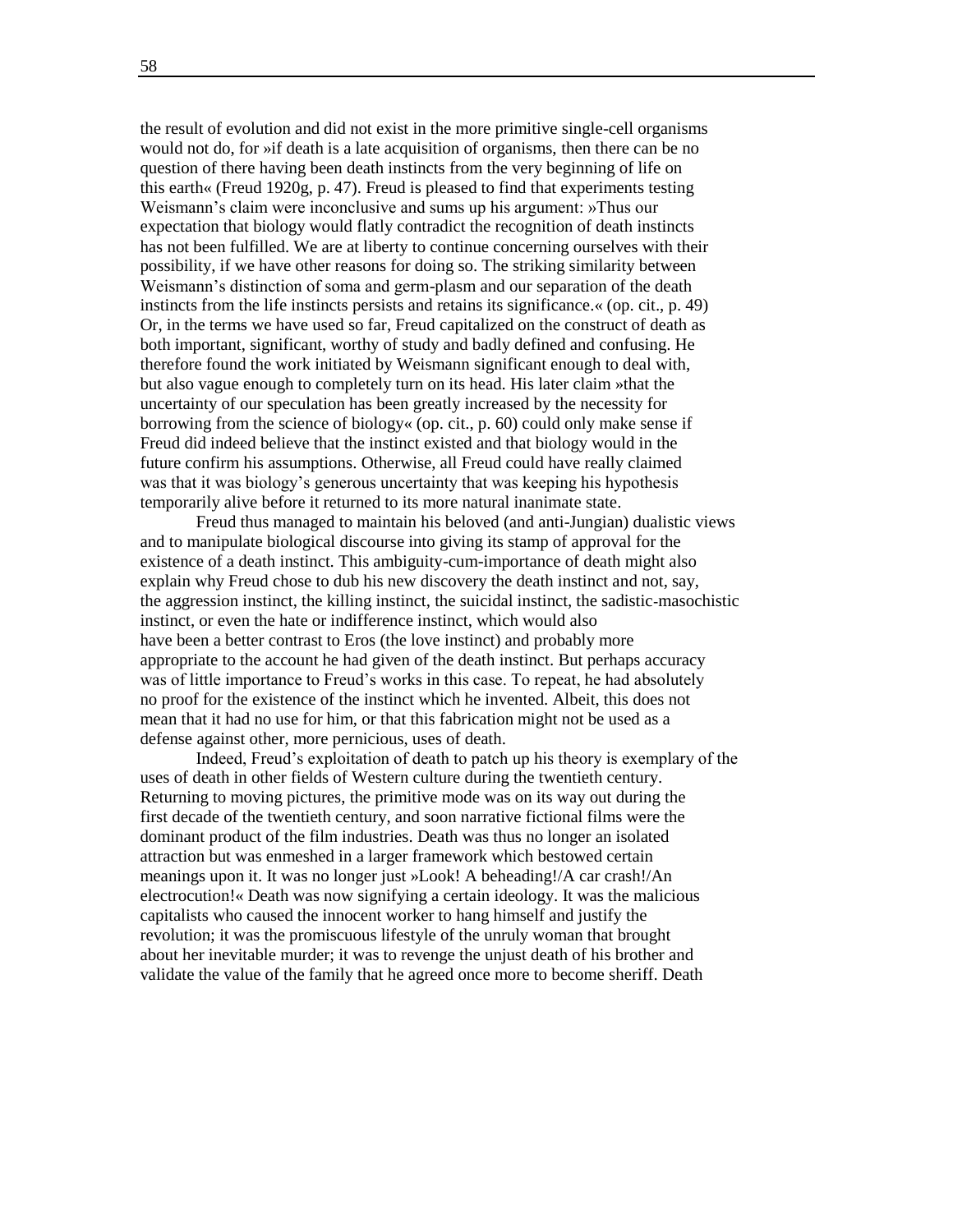had been given this ideological power by early films, other popular death entertainment and scientific discourse including the hypothesis that death is denied, i.e. that there is more to death than what we think, see, or think we see. Freud and narrative cinema have shown us how this excess of death could be used to fix a theory according to a dualistic bias, or to fix an ideological bias through a film narrative employing death.

But Freud's manipulation of death and fabrication of a death instinct could be used as more than just an example that unveils other uses of death. I would like to suggest that the fruits of Freud's industrious imagination could be mobilized to counter other manipulations of death. By embracing death as an eternal instinct or force, which tells us nothing about the subjects undergoing mortality, we also render death less meaningful. If death is necessary and universal, from the primordial single-cell organism up to Sigmund Freud himself, its appearance indicates no more than just death, it has nothing else to tell us, it has no excess meaning. It thus can no longer strut and fret in the service of an ideology precisely because it truly does signify nothing. Perhaps a promiscuous woman was murdered, but this now makes no statement on her lifestyle; perhaps his brother was killed, but this does not require that he now go on a murderous revenge spree. Were this a total, true, and final interpretation, these deaths would be unimportant, and no accountability would be demanded. But as a fiction, which unveils other fictions and offers an alternative (but not final) construct which interprets the same facts, Freud's death instinct might just lead us to seek other reactions to death which do not necessarily blame the victim or unleash murderous impulses on the victimizers and those somehow thought to be associated with them. Freud's fiction, but only if taken as such, might be used as a tool in rethinking death and violence and our accountability in these events.

#### **Acknowledgements**

This article is part of my ongoing research on death and cinema, which was made possible by scholarships from The Cohn Institute for the History and Philosophy of Science and Ideas and a fellowship from The Porter Institute for Poetics and Semiotics, both at Tel Aviv University. For their support and help at different stages of the research I would like to thank Orly Lubin, Adi Ophir, Régine-Mihal Friedman, Ilan Avisar, Nurith Gertz, Snait Gissis, Itay Harlap, Eva Jablonka, J. Andrew Mendelsohn, Judd Ne'eman, Ziva Ben-Porat, and Yael Renan. For reading and commenting on this paper I would like to thank Alexandre Métraux, Lihi Nagler, Doron Galili, Miriam Greenfield and Naomi Paz.

<sup>&</sup>lt;sup>1</sup> Freud's formulation of the *Todestrieb* (»death instinct« in Strachey's translation), which is an impulse that is authentically self-destructive, would only appear five years later in *Beyond the Pleasure Principle* (Freud 1920g in S. E., vol. 18, pp. 1- 64).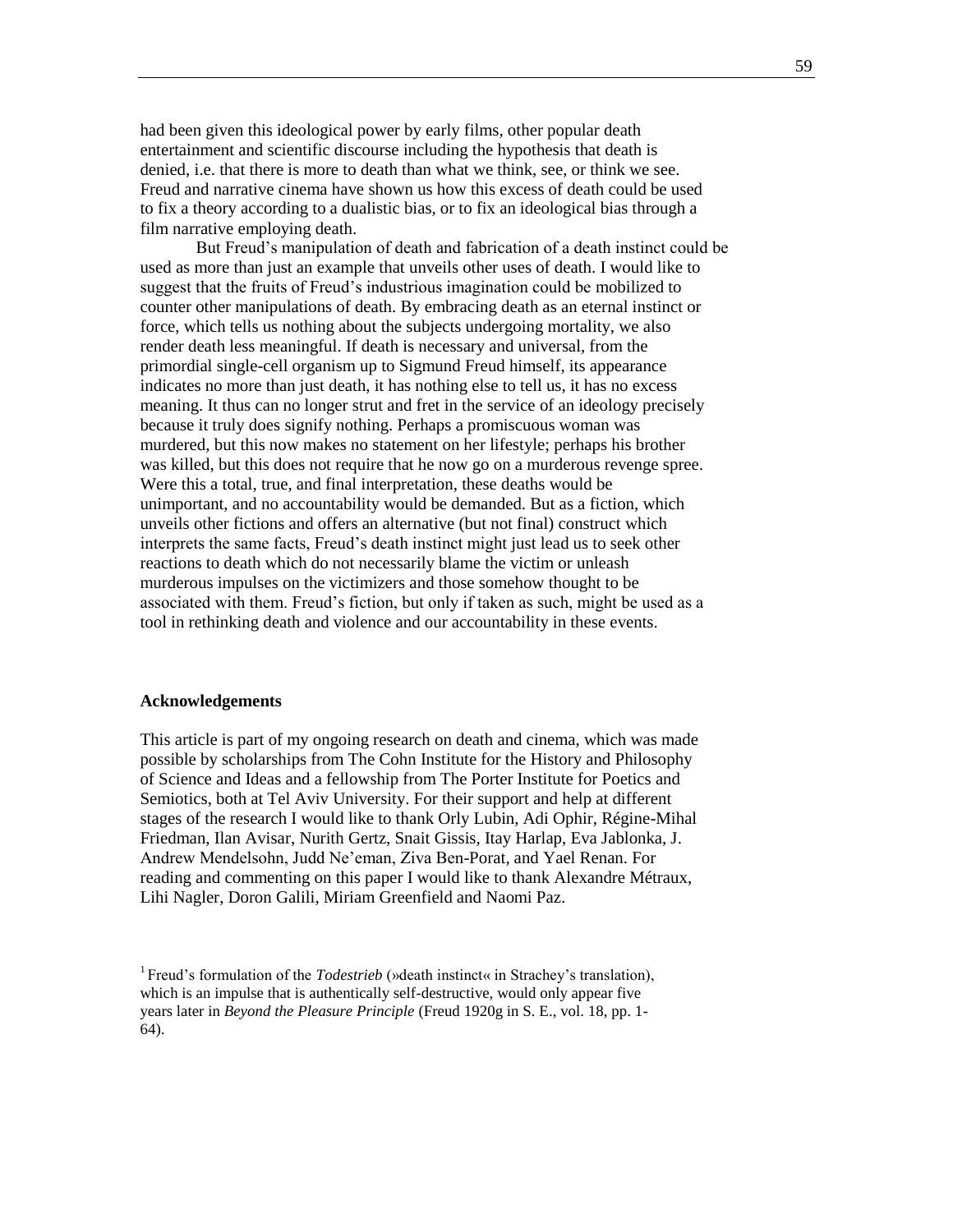<sup>2</sup> Although many commentators justifiably claim that »drive« would be a more accurate translation of *Trieb*, the *Standard Edition*'s rendering is »instinct« and will be followed throughout this paper.

 $3$  Accordingly I will not be making the distinction between »real« and »fake« death, which did not seem to be of much interest to the spectators of primitive cinema, although we would probably consider it pertinent today.

<sup>4</sup> Geoffrey Gorer offered an explanation of this sort in his 1955 *The Pornography of Death* (rpt. in Gorer 1965, pp. 169-175). He did not, however, make clear why death did not just disappear from public life, why it *had* to be represented somehow, even in »pornography«.

 $<sup>5</sup>$ Clive Seale offers such an analysis (1998, pp. 52 ff), though he does not deal with</sup> mass media in this part of his research.

#### **References**

- Albury, W. R. (1993): Ideas of Life and Death. In: Bynum, W. F. & Porter, Roy (eds.): Companion Encyclopedia of the History of Medicine, Volume 1. London/New York: Routledge, pp. 249-280.
- Althusser, Louis (1971): Ideology and Ideological State Apparatuses (Notes towards an Investigation). In: Lenin and Philosophy and Other Essays. New York/London: Monthly Review Press, pp. 127-186.
- Ariès, Philippe (1983): Western Attitudes toward Death: From the Middle Ages to the Present. Baltimore/London: The Johns Hopkins University Press.
- Auerbach, Jonathan (2000): Chasing Film Narrative: Repetition, Recursion, and the Body in Early Cinema. In: Critical Inquiry, 26, pp. 798-820.
- Baudrillard, Jean (1993): Symbolic Exchange and Death. London [etc.]: Sage Publications.
- Berry, R. J. (1981): The Genetics of Death Mortal, Morbid and Selfish Genes. In: Humphreys, S. C. & King, Helen (eds.): Mortality and Immortality, The Anthropology and Archaeology of Death. London: Academic Press, pp. 59-78.
- Boothby, Richard (1991): Death and Desire, Psychoanalytic Theory in Lacan's Return to Freud. New York/London: Routledge
- Bottomore, Stephen (1999): The Panicking Audience?: Early Cinema and the 'Train Effect.' In: Historical Journal of Film, Radio and Television, 19, pp. 177-216.
- Bronfen, Elisabeth (1992): Over Her Dead Body: Death, Femininity and the Aesthetic. New York: Routledge.
- Caillois, Roger (1951): Quatre essais de sociologie contemporaine. Paris: Olivier Perrin Éditeur.
- Cartwright, Lisa (1995): Screening the Body, Tracing Medicine's Visual Culture. Minneapolis: University of Minnesota Press.
- Christie, Ian (1994): The Last Machine, Early Cinema and the Birth of the Modern World. London: British Film Institute.
- Darwin, Charles (1983 [1859]): The Origin of Species by Means of Natural Selection or the Preservation of Favoured Races in the Struggle for Life. Harmodsworth: Penguin Books.
- Dollimore, Jonathan (1998): Death, Desire and Loss in Western Culture. New York: Routledge.
- Dufresne, Todd (2000): Tales from the Freudian Crypt, The Death Drive in Text and Context. Stanford: Stanford University Press.
- Freud, Sigmund (1914c): Zur Einführung des Narzißmus (On Narcissism: An Introduction). In: G. W., vol. 10, and S. E., vol. 14.
- Freud, Sigmund (1915b): Zeitgemäßes über Krieg und Tod (Thoughts for the Times on War and Death). In: G. W., vol. 10, and S. E, vol. 12.
- Freud, Sigmund (1919h): Das Unheimliche (The 'Uncanny'). In: G. W., vol. 12, and S. E., vol. 17.
- Freud, Sigmund (1920g): Jenseits des Lustprinzips (Beyond the Pleasure Principle). In: G. W., vol. 13, and S. E., vol. 18.
- Freud, Sigmund (1932a): Zur Gewinnung des Feuers (The Acquisition and Control of Fire). In: G. W., vol. 16, and S. E., vol. 22.
- Fromm, Erich (1941): Escape from Freedom. New York and Toronto: Rinehart & Company.